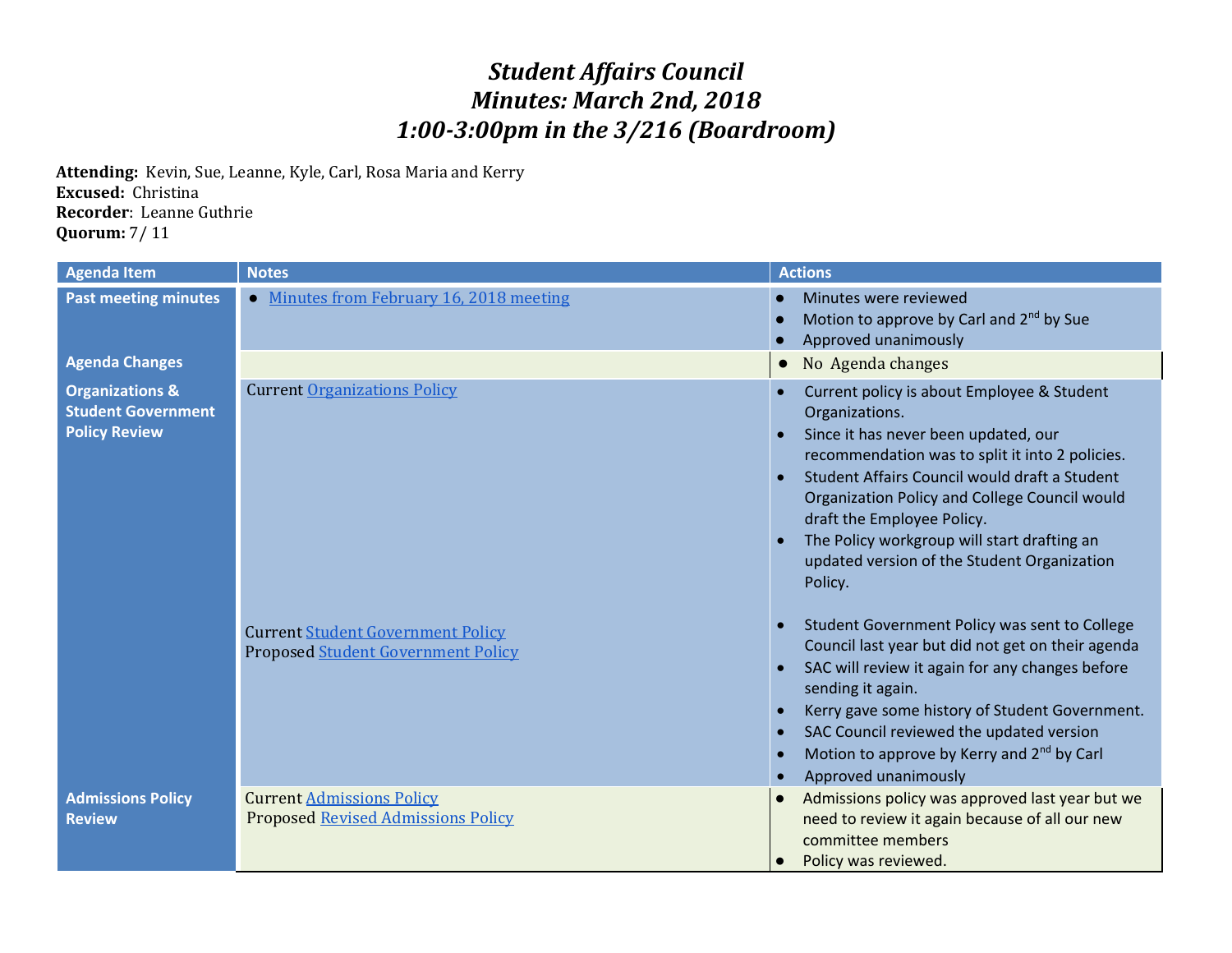|                            |                                                           | A motion to approve and send to College Council<br>was made by Rosa Maria and 2 <sup>nd</sup> by Carl.<br>Approved unanimously<br>Kerry will contact College Council and get on their<br>agenda.                                                                                                                                                                                                                                                                                                                                                                                                                                                                                                                                       |
|----------------------------|-----------------------------------------------------------|----------------------------------------------------------------------------------------------------------------------------------------------------------------------------------------------------------------------------------------------------------------------------------------------------------------------------------------------------------------------------------------------------------------------------------------------------------------------------------------------------------------------------------------------------------------------------------------------------------------------------------------------------------------------------------------------------------------------------------------|
| <b>Sub Group Reporting</b> | • Student Email Group report                              | Kevin & Kyle created a document of ideas that we<br>may want to ask students about email and<br>preferences of communication.<br>Kevin had a concern that this focus group may<br>have questions that overlap or are very similar to<br>the new Tech Council's Survey about Technology<br>needs or our students.<br>Carl spoke about the Tech Council's Survey. It<br>does touches on email but has more to do with<br>devices and where the students are accessing<br>information.<br>Carl thought that dependent on the questions we<br>might be able to "piggyback" on the tech<br>Council's Survey.<br>Kevin, Kyle and Carl will get together make sure<br>there is no overlap.<br>SAC wants to do focus groups for our questions. |
| <b>Information Sharing</b> | Waitlist changes https://www.lanecc.edu/esfs/registration | • Kerry reviewed the new changes to the waitlist<br>procedures.<br>• This will keep student eligible during the $1st$ week<br>of the term and creates a common set of rules.<br>• The old process was not fair, equitable or known.                                                                                                                                                                                                                                                                                                                                                                                                                                                                                                    |
|                            | <b>Registering for Classes Procedure</b>                  | • Students can still register for classes into through<br>week 8.<br>• Kerry would like to make a motion to review this<br>procedure and eliminate the ability to let students<br>add a class in week 8.<br>• How can a student complete a 10 week course<br>content in 2 weeks and be successful?<br>• Kerry motioned that we take this to the registrar,<br>Dawn Whiting, to draft a procedure linked to<br>registration after week 2. Kevin 2 <sup>nd</sup> the motion<br>• Approved unanimously                                                                                                                                                                                                                                    |